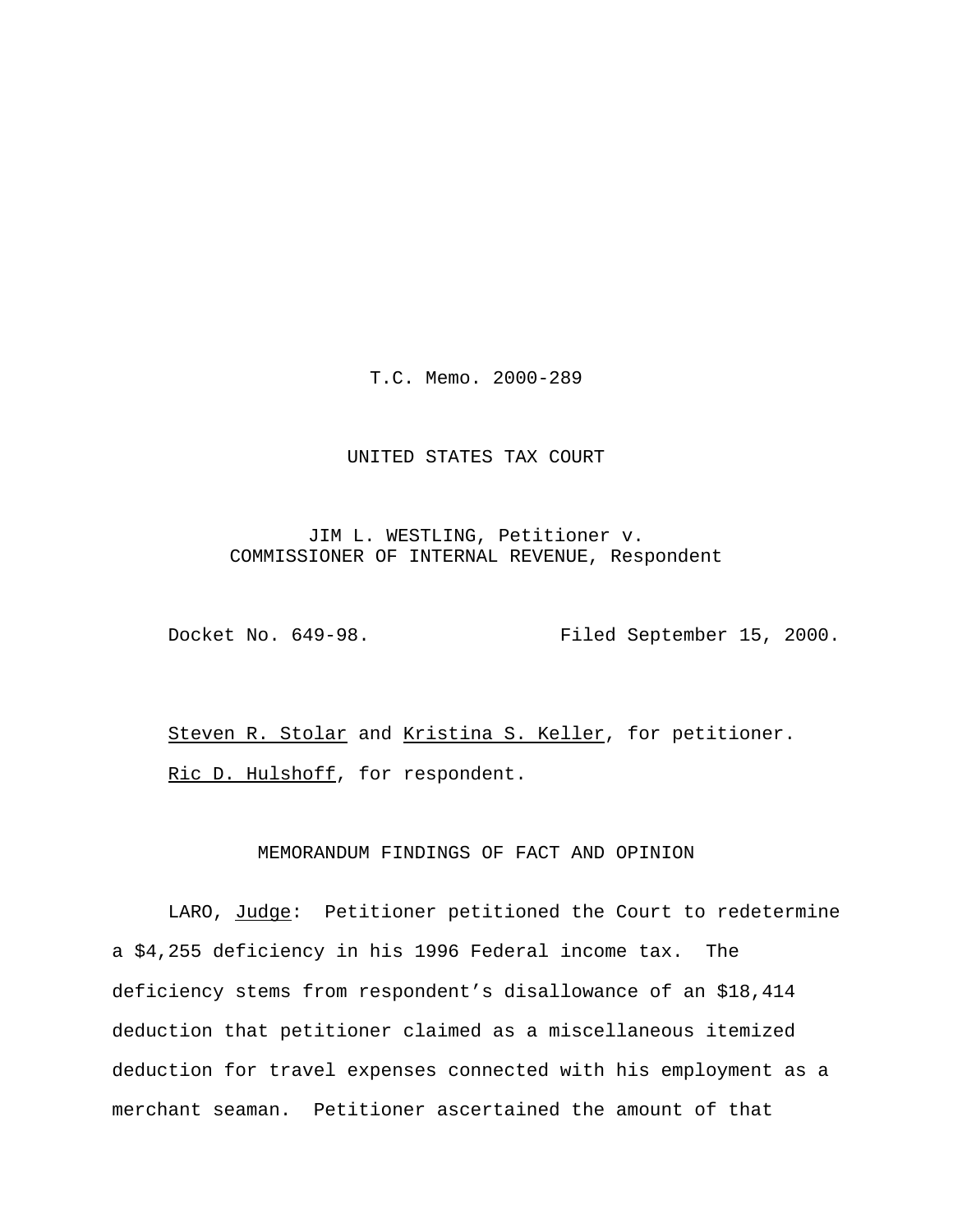deduction by using the full Federal per diem rates for meals and incidental expenses (M&IE rates) referenced in Rev. Proc. 96-28, 1996-1 C.B. 686 (applicable to meal and incidental expenses paid by an employee for travel while away from home after March 31, 1996), and Rev. Proc. 94-77, 1994-2 C.B. 825 (applicable to meal and incidental expenses paid by an employee for travel while away from home after December 31, 1994). See, e.g., Rev. Proc. 96-28, sec. 4.03, 1996-1 C.B. at 688. Petitioner's actual expenses consisted solely of incidental expenses; while at work, his employer furnished him with lodging and meals at no charge.

We must decide whether petitioner may deduct the claimed amount. We hold he may not. We hold that petitioner's use of the M&IE rates is limited to the incidental expense portion of those rates and that his deductions must be determined accordingly. Unless otherwise indicated, section references are to the Internal Revenue Code in effect for the subject year, and Rule references are to the Tax Court Rules of Practice and Procedure.

## FINDINGS OF FACT

Most facts were stipulated. The parties' stipulations of fact and the exhibits submitted therewith are incorporated herein by this reference. The stipulations of fact are found accordingly. Petitioner resided in Everett, Washington, when his petition was filed. He resided during the subject year in a

- 2 -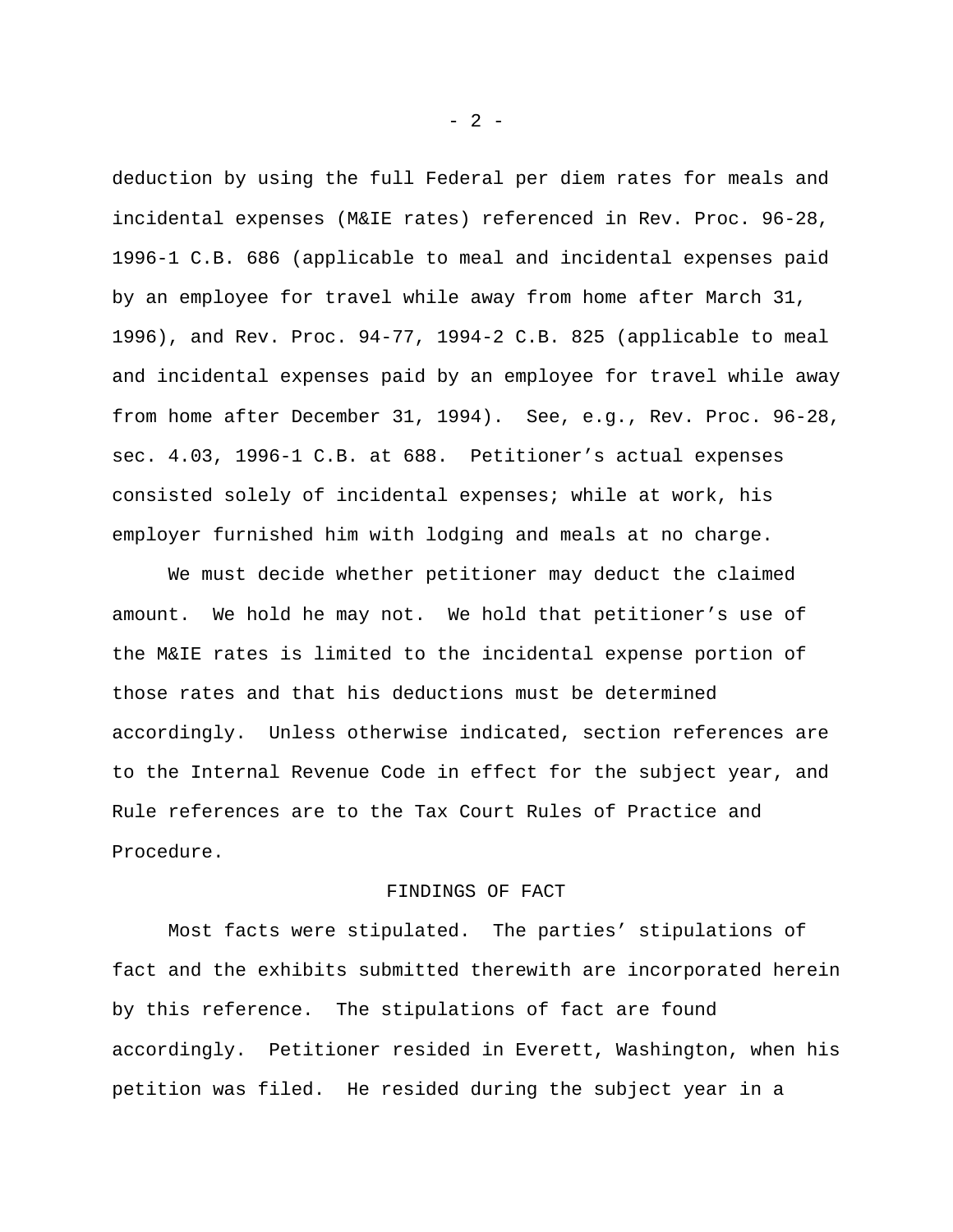house that he owned in Lake Stevens, Washington,<sup>1</sup> paying during that year \$5,882 of mortgage interest and \$1,433 of real estate taxes. Lake Stevens is a city located near the Puget Sound approximately 35 miles northeast of Seattle, Washington.<sup>2</sup>

Petitioner's sole source of income is his wages from Silver Bay Logging, Inc. (Silver Bay), the primary office of which is in Juneau, Alaska. Silver Bay employs petitioner as the captain of its tugboat (the tugboat), the Silver Bay I. Petitioner pilots the tugboat transporting barges in and through the waters off, and to the various ports in and around, southeast Alaska. On the days which he works, petitioner generally must be on or around the tugboat 24 hours a day.

During 1996, petitioner worked on the tugboat a total of 307 days. Those days and the corresponding locations in which he worked were as follows:

| Dates                   |    | Location            |
|-------------------------|----|---------------------|
| Jan. 1 through Feb. 13  | 44 | Seattle, Washington |
| Feb. 14 through Feb. 23 |    | Ketchikan, Alaska   |

 $1$  In their stipulations of fact, the parties spell Lake Stevens with a "ph" instead of a "v". Petitioner's accountant also used that spelling on the face of petitioner's 1996 tax return. Our research, however, leads us to conclude that the preferred spelling of Lake Stevens is with a "v" instead of a "ph". We use the preferred spelling throughout this report. We note that the preferred spelling also appears in petitioner's mailing address as shown on both the notice of deficiency and his 1996 Form W-2, Wage and Tax Statement.

 $2$  We have taken judicial notice of this fact.

 $- 3 -$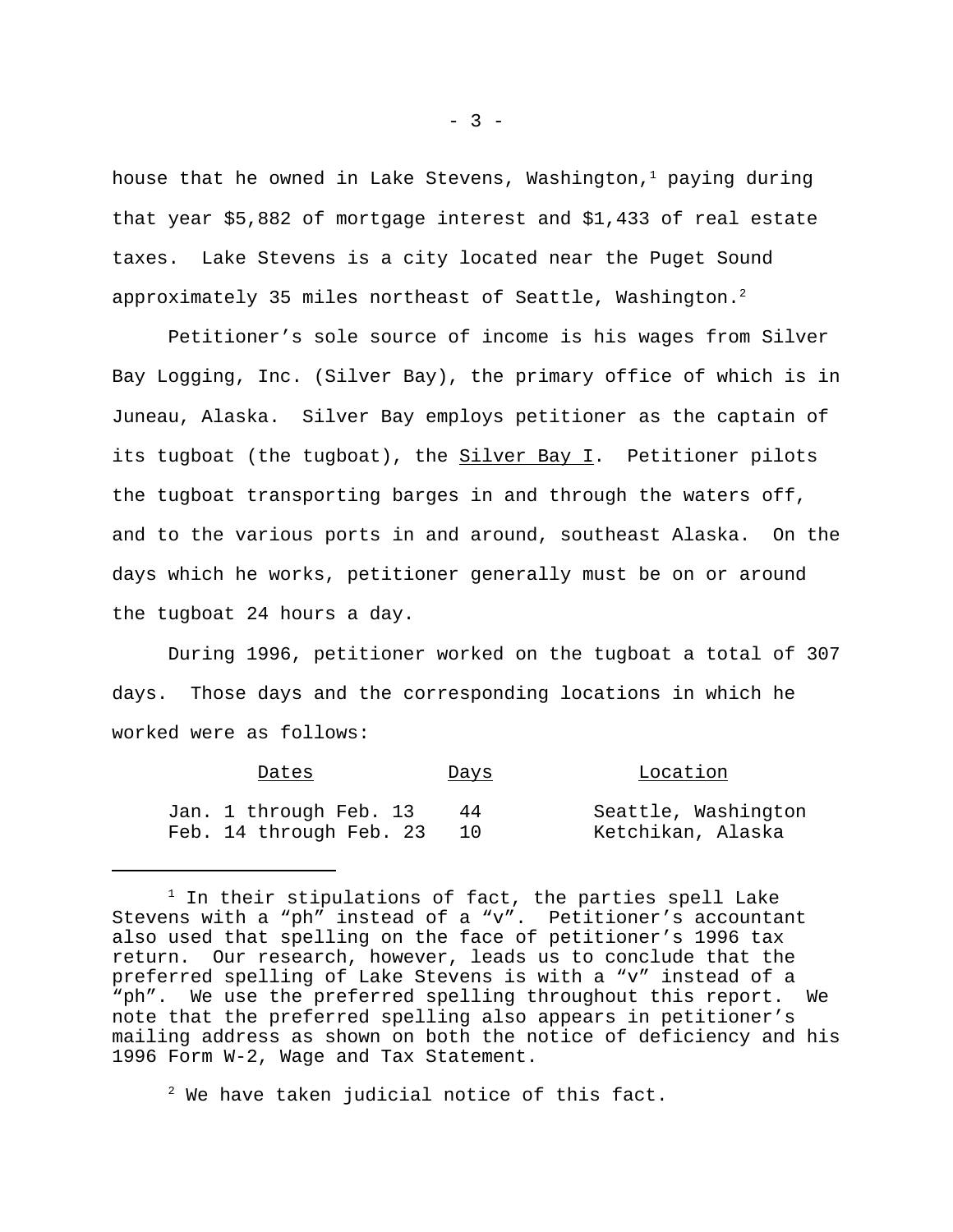Feb. 26 through Feb. 27 2 Juneau, Alaska Feb. 28 through Feb. 29 2 Gustavus, Alaska Mar. 1 1 Juneau, Alaska Mar. 2 1 Gustavus, Alaska Mar. 3 through Mar. 4 2 3 Juneau, Alaska Mar. 7 through Mar. 8 2 Gustavus, Alaska Mar. 9 1 Juneau, Alaska Mar. 10 through Mar. 11 2 Gustavus, Alaska Mar. 12 1 Juneau, Alaska Mar. 14 through Mar. 15 2 Sitka, Alaska Mar. 16 through Mar. 17 2 Juneau, Alaska Mar. 18 through Mar. 19 2 Sitka, Alaska Mar. 20 through Mar. 21 2 Ketchikan, Alaska Mar. 22 through Mar. 25 4 Sitka, Alaska Mar. 26 **1** 1 Ketchikan, Alaska Mar. 27 through Apr. 3 8 Seattle, Washington Apr. 4 through Apr. 6 3 3 Tacoma, Washington Apr. 7 through Apr. 11 5 5 Seattle, Washington Apr. 12 through Apr. 15 4 Juneau, Alaska Apr. 16 1 Wrangell, Alaska Apr. 17 1 Gustavus, Alaska Apr. 18 through Apr. 19 2 Sitka, Alaska Apr. 20 through Apr. 22 3 Wrangell, Alaska Apr. 23 1 Juneau, Alaska Apr. 24 1 Gustavus, Alaska Apr. 25 through Apr. 26 2 Juneau, Alaska May 23 through May 29 7 Sitka, Alaska May 30 1 Juneau, Alaska May 31 through June 1 2 2 Wrangell, Alaska June 2 through June 3 2 Juneau, Alaska June 4 through June 5 2 Ketchikan, Alaska June 6 1 1 Juneau, Alaska June 7 1 Sitka, Alaska June 8 1 Juneau, Alaska June 9 through June 14 6 Sitka, Alaska June 15 through June 18 4 Juneau, Alaska June 19 through June 20 2 Metlakatla, Alaska June 21 1 Juneau, Alaska June 22 1 Ketchikan, Alaska June 23 1 Metlakatla, Alaska June 24 through June 26 3 Ketchikan, Alaska June 27 1 Metlakatla, Alaska June 28 1 Klawock, Alaska July 5 1 Ketchikan, Alaska July 6 through July 9 4 Juneau, Alaska

Feb. 24 through Feb. 25 2 Klawock, Alaska 1 Ketchikan, Alaska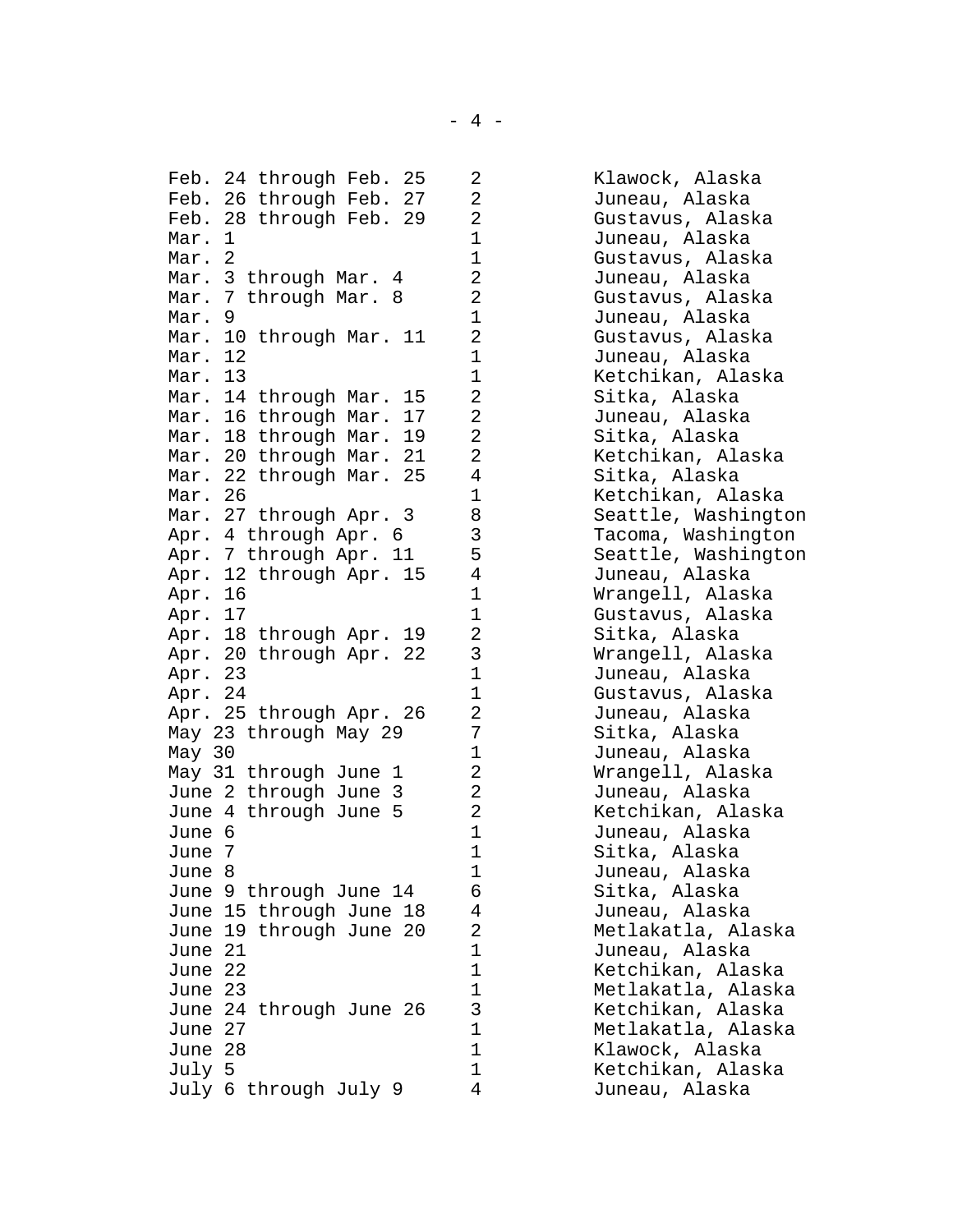July 17 1 Petersburg, Alaska July 18 1 1 Juneau, Alaska July 19 1 1 Sitka, Alaska July 20 through July 21 2 Klawock, Alaska July 22 through July 23 2 Ketchikan, Alaska July 24 through July 25 2 Juneau, Alaska July 26 through July 29 4 Wrangell, Alaska July 30 1 Klawock, Alaska July 31 through Aug. 1 2 Juneau, Alaska Aug. 2 through Aug. 3 2 3 Sitka, Alaska Aug. 4 1 Gustavus, Alaska Aug. 5 through Aug. 8 4 5 Seward, Alaska Aug. 9 through Aug. 10 2 Juneau, Alaska Aug. 11 1 Sitka, Alaska Aug. 12 1 Petersburg, Alaska Aug. 13 1 Ketchikan, Alaska Aug. 14 1 Juneau, Alaska Aug. 15 1 Ketchikan, Alaska Aug. 16 1 1 Klawock, Alaska Aug. 17 1 Juneau, Alaska Aug. 18 through Aug. 30 13 Ketchikan, Alaska Sept. 13 through Oct. 11 29 Ketchikan, Alaska<br>Oct. 18 1 Ketchikan, Alaska Oct. 19 1 Klawock, Alaska Oct. 20 1 Juneau, Alaska Oct. 21 1 Klawock, Alaska Oct. 23 and 1 Gustavus, Alaska Oct. 24 through Oct. 27 4 Juneau, Alaska Oct. 28 through Oct. 30 3 Wrangell, Alaska Oct. 31 1 Juneau, Alaska Nov. 1 1 Sitka, Alaska Nov. 2 1 Petersburg, Alaska Nov. 3 1 Sitka, Alaska Nov. 4 1 Wrangell, Alaska Nov. 5 1 Klawock, Alaska Nov. 6 1 Juneau, Alaska Nov. 7 1 Gustavus, Alaska Nov. 8 1 Juneau, Alaska Nov. 9 through Nov. 10 2 3itka, Alaska Nov. 11 1 Petersburg, Alaska Nov. 12 through Nov. 13 2 Klawock, Alaska Nov. 14 1 Sitka, Alaska Nov. 15 1 Juneau, Alaska Nov. 22 through Nov. 24 3 Klawock, Alaska Nov. 25 1 Juneau, Alaska

July 10 through July 16 7 Ketchikan, Alaska 1 Ketchikan, Alaska 1 Juneau, Alaska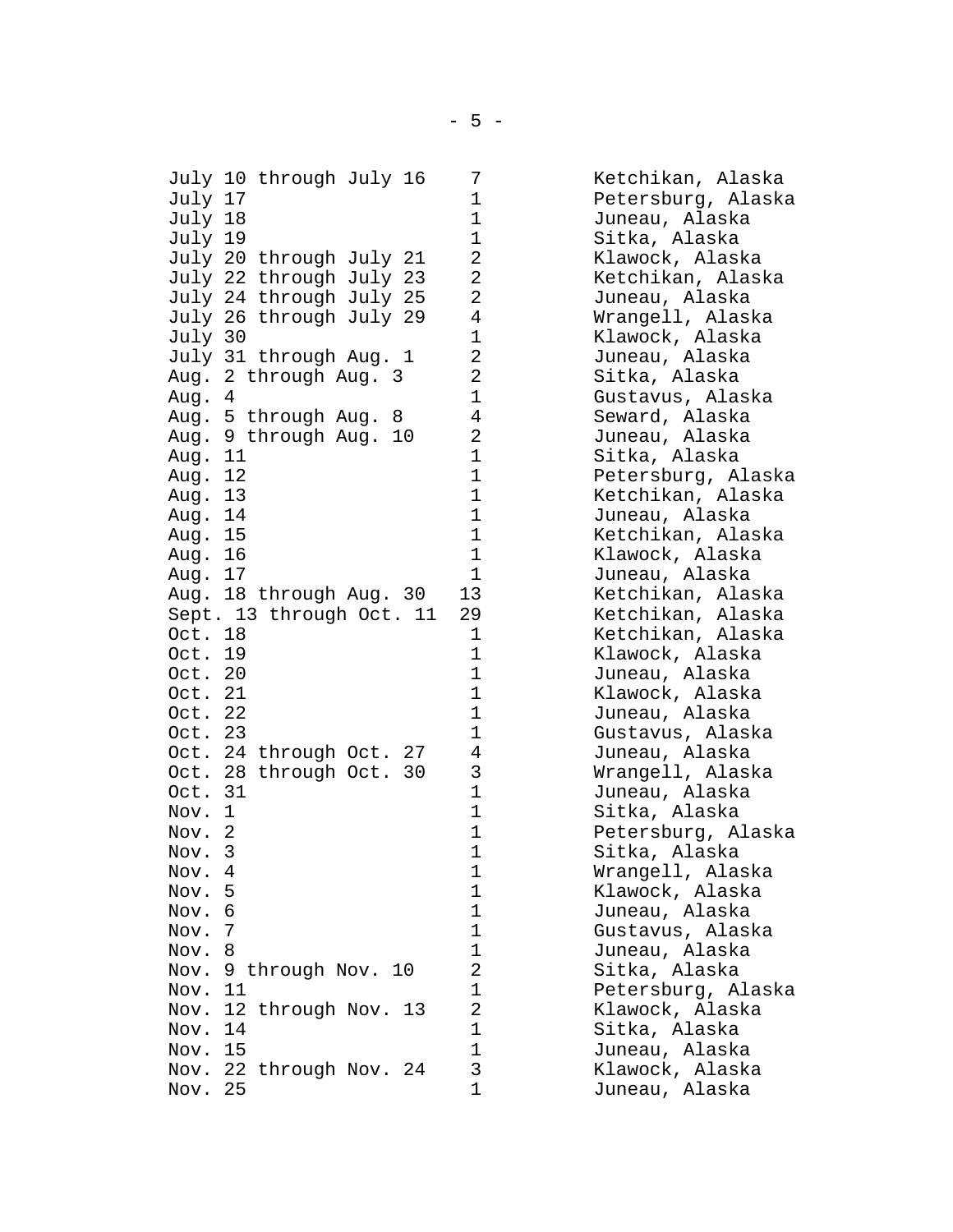|     | Petersburg, Alaska    |
|-----|-----------------------|
|     | Sitka, Alaska         |
| 2   | Klawock, Alaska       |
|     | Petersburg, Alaska    |
|     | Sitka, Alaska         |
|     | Wrangell, Alaska      |
| 3   | Ketchikan, Alaska     |
|     | Sitka, Alaska         |
|     | Klawock, Alaska       |
|     | Juneau, Alaska        |
|     | Seattle, Washington   |
|     | Ketchikan, Alaska     |
|     | Seattle, Washington   |
| 2   | Edward Island, Canada |
| 18  | Seattle, Washington   |
| 307 |                       |
|     |                       |

While he was at work, Silver Bay furnished petitioner with lodging and meals at no charge. Petitioner had to and did purchase his other "personal" items. Petitioner purchased while at work incidental travel items such as hygiene products, safety equipment, float coats, work gloves, and grooming services.

Petitioner claimed on his 1996 Federal income tax return a miscellaneous itemized deduction of \$18,414 for "deemed substantiated" incidental travel expenses related to his claimed employment away from home for 268 days. Petitioner has no receipts to support the amount of these expenses. He ascertained the amount by utilizing the per diem substantiation method of the applicable revenue procedures and, more specifically, the full M&IE rates for the various locations to which he had traveled on business. Petitioner reported that he had ascertained the expenses as follows:

- 6 -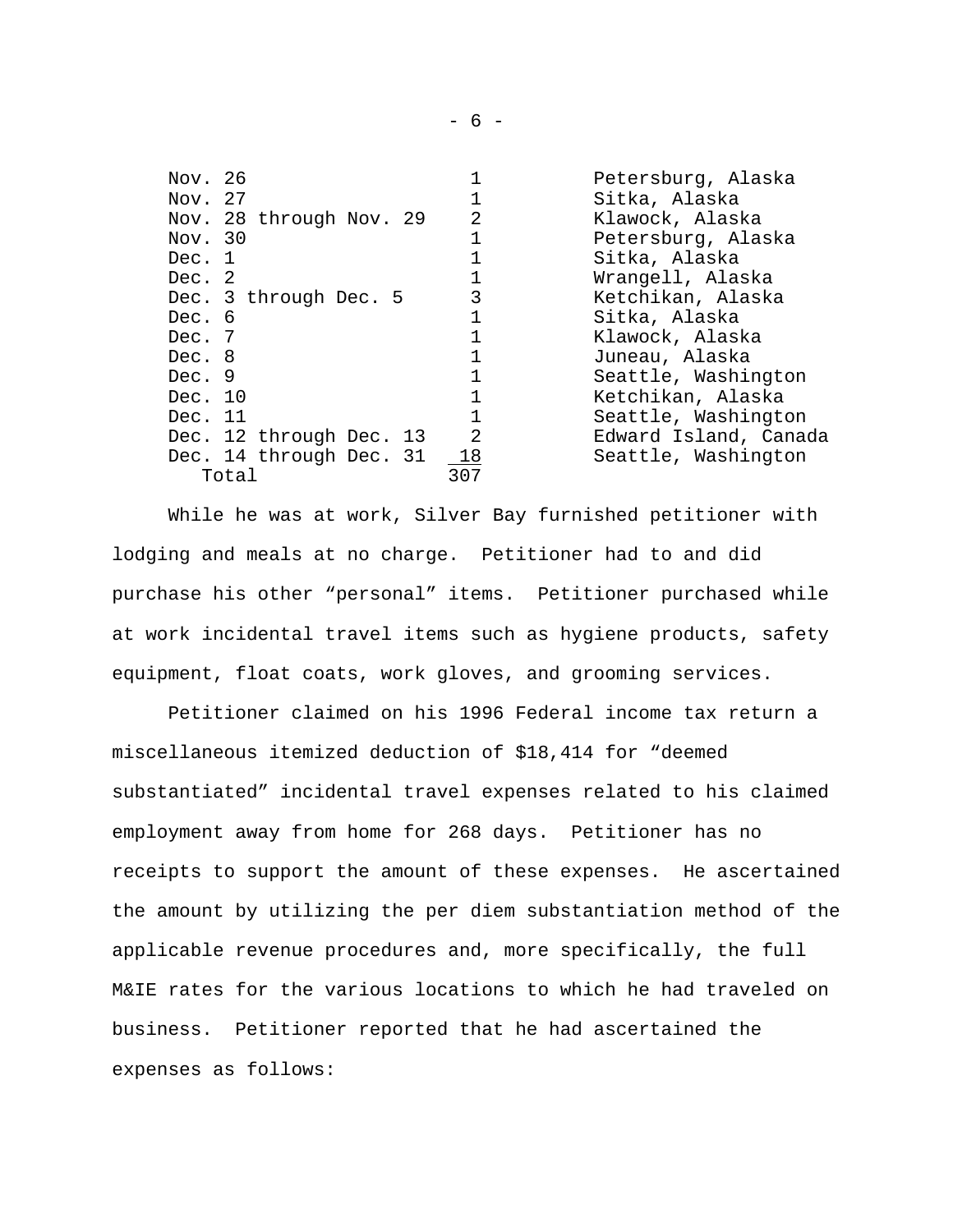| Area               | Number | Reported |            |
|--------------------|--------|----------|------------|
| of.                | Οf     | M&IE     | Incidental |
| Travel             | Days   | Rate     | Expenses   |
| Juneau, Alaska     | 103    | \$80     | \$8,240    |
| Gustavus, Alaska   | 68     | 62       | 4,216      |
| Sitka, Alaska      | 56     | 58       | 3,248      |
| Ketchikan, Alaska  | 19     | 70       | 1,330      |
| Petersburg, Alaska | 14     | 62       | 868        |
| Wrangell, Alaska   | 4      | 70       | 280        |
| Yakutat, Alaska    | 4      | 58       | 232        |
| Total              | 268    |          | 18,414     |

In total, petitioner reported \$18,714 of miscellaneous itemized deductions for 1996, and he claimed on his 1996 return that he was entitled to deduct \$16,956 of that amount after taking into account the 2-percent floor of section 67. Respondent determined that petitioner could not deduct any of the \$18,414.

## OPINION

We must decide whether petitioner may deduct the cost of the incidental travel items which he purchased during the subject year while working away from his home. Petitioner argues he may. Petitioner asserts that he incurred the costs while working away from home on business. Petitioner asserts that the applicable revenue procedures dispense with the need to substantiate the amount of those costs in order to deduct them. Respondent argues that petitioner may not deduct those costs. Respondent asserts primarily that petitioner had no tax home. Respondent asserts secondly that petitioner did not prove that he actually incurred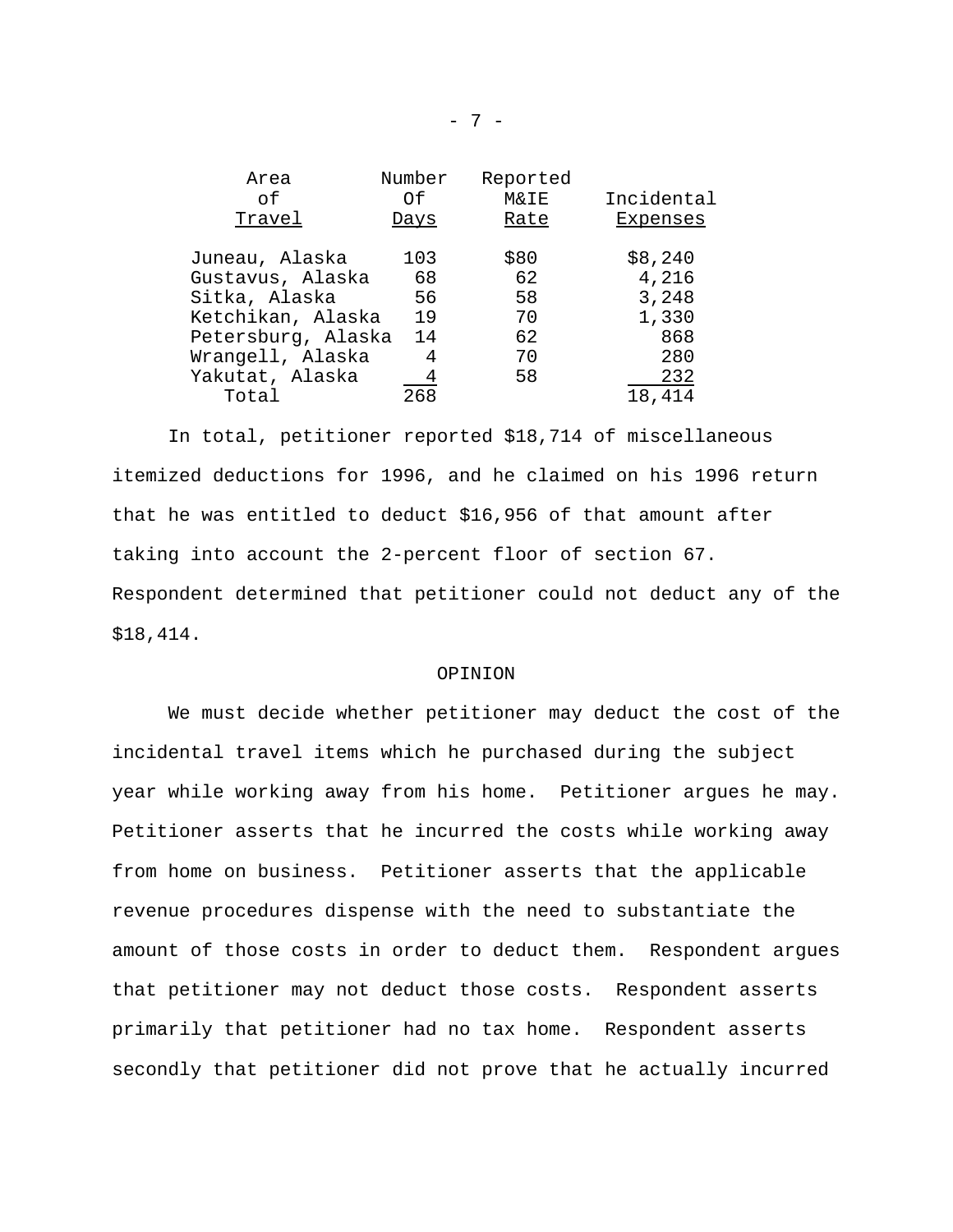the claimed expenses. Respondent asserts thirdly that petitioner may not use the subject revenue procedures to ascertain the amount of his deductions because, respondent asserts, those revenue procedures do not apply when only incidental expenses are incurred.

We agree with petitioner that he is entitled to the claimed deductions, but we disagree with him as to the amount of those deductions. We hold that petitioner's deductions are limited to the incidental expense portion of the applicable M&IE rates. See Johnson v. Commissioner, 115 T.C. (2000). In Johnson, we considered and rejected each argument advanced by respondent here. We held that the taxpayer, a merchant seaman similar to petitioner, could deduct the cost of his incidental travel items even though he could not establish the cost of those items by way of written documentation. We held that the taxpayer could establish those costs by using the incidental expense portion of the applicable Federal per diem rates for meals and incidental expenses referenced in section 4.03 of Rev. Proc. 96-28, 1996-1 C.B. at 688, and its progenitors. We held that the taxpayer could deduct those amounts because his records met as to those costs the time, place, and business purpose requirements of section 1.274-5T(b)(2), Temporary Income Tax Regs., 50 Fed. Reg. 46014 (Nov. 6, 1985). The taxpayer's records showed clearly: (1) The dates of his departure and return from each city that he

- 8 -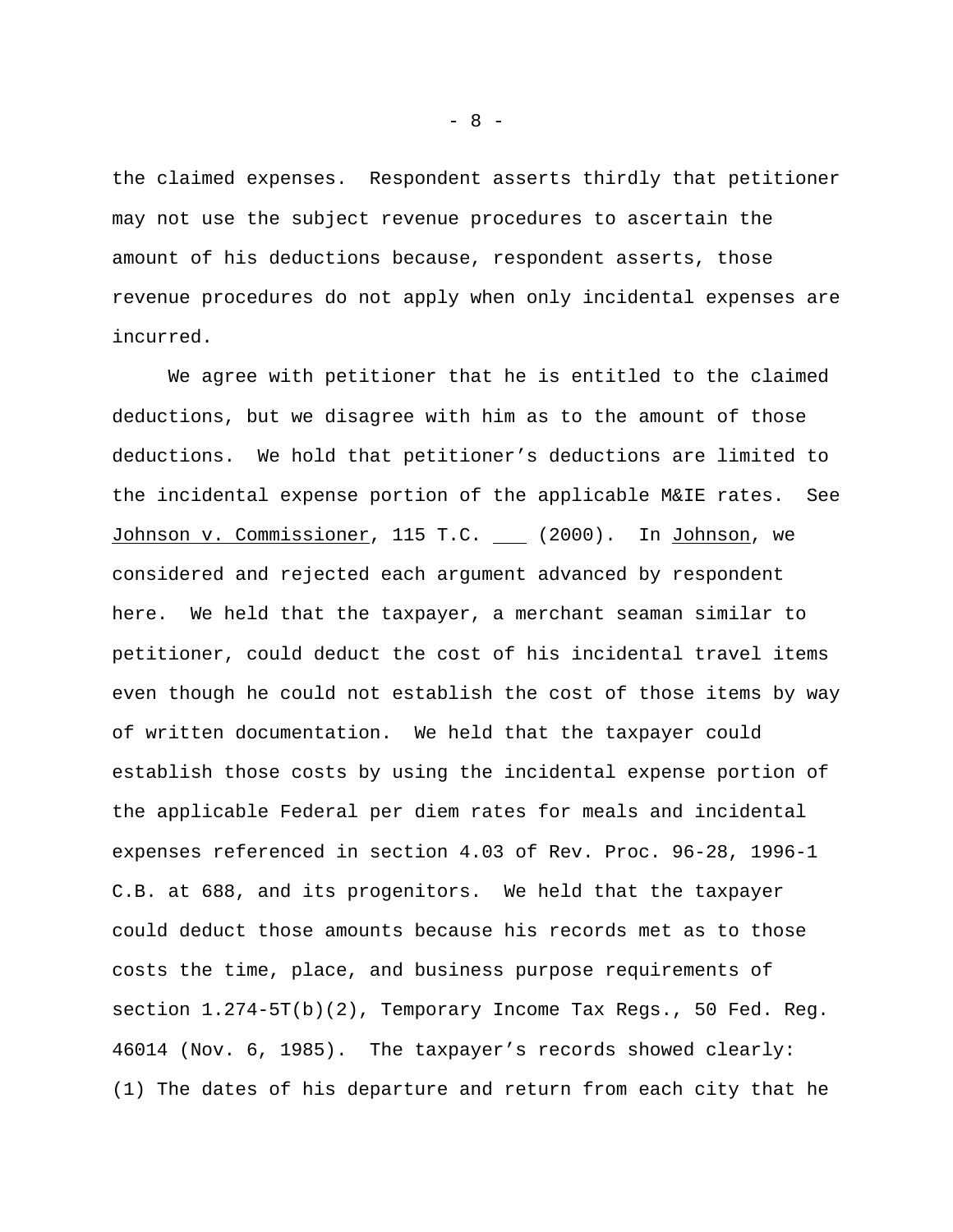visited while away from home (the time requirement), (2) the cities or points of locality of travel (the place requirement), and (3) the business nexus between his employment and his travel (the business purpose requirement). See Johnson v. Commissioner, supra.

Here, petitioner has introduced into evidence the log of the tugboat for 1996 and a schedule that lists each of the locations to which he traveled on business and the dates of that travel. Although the log and schedule are somewhat inconsistent with each other, as well as with respect to information that petitioner reported on his 1996 tax return in support of his deduction, respondent, for some unexplained reason, has conceded that petitioner traveled to each of the cities stated on that schedule and did so on the corresponding dates shown on the schedule. We believe that the business purpose nexus between petitioner's incidental expenses and his travel is met by virtue of those documents when viewed in the context of the record at hand and conclude that petitioner has met the time, place, and business purpose requirements of section  $1.274 - 5T(b)(2)$ , Temporary Income Tax Regs., supra, as to the incidental expenses which he incurred during 1996. Under the precedent of Johnson, we hold that petitioner is entitled to deduct the incidental expense portion of the applicable M&IE rates for his points of travel as set forth on his schedule.

- 9 -